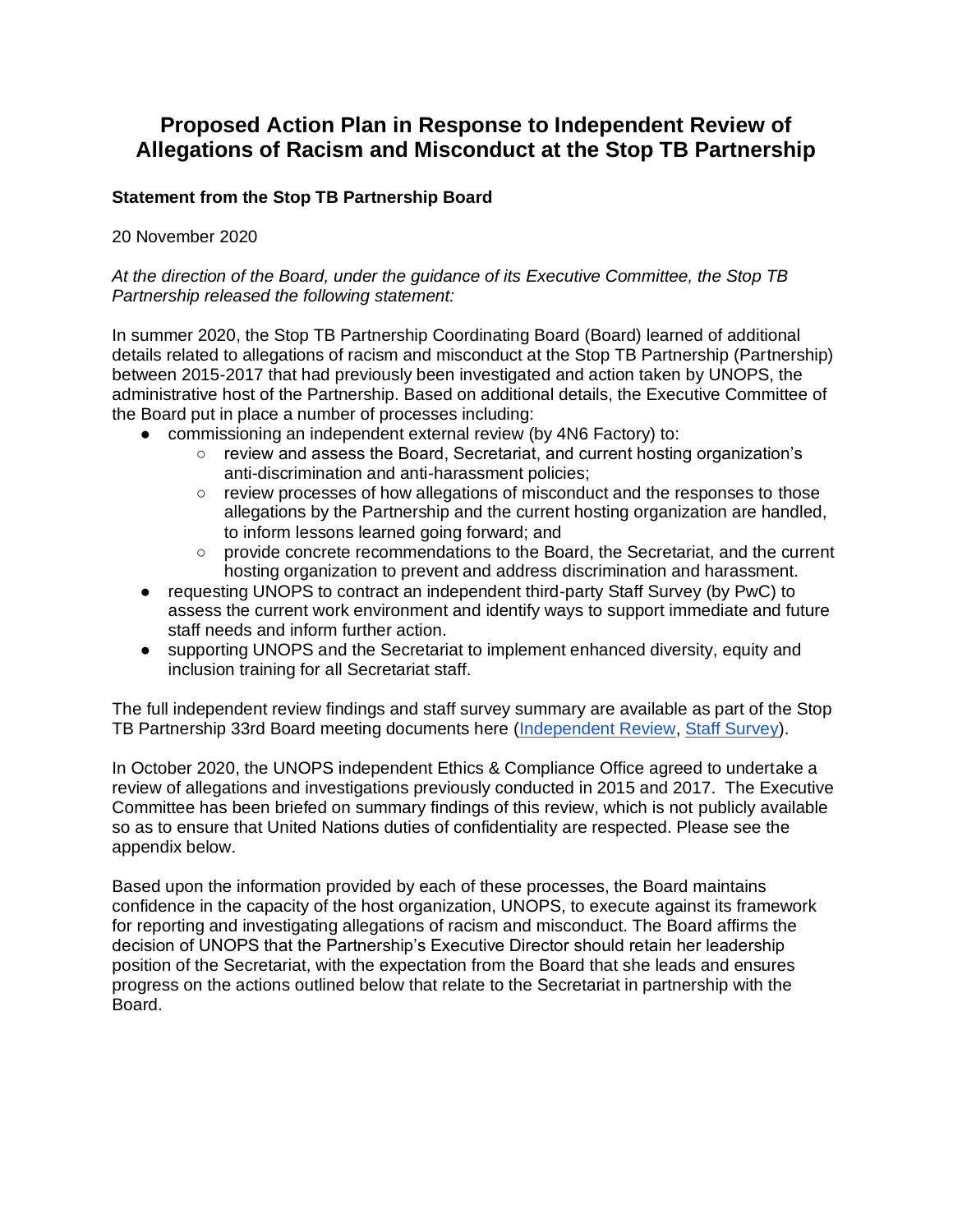Any form of racism or workplace misconduct is unacceptable and inconsistent with the values of the Stop TB Partnership. The Board is committed to working to eliminate racism and harassment in any form in the Stop TB Partnership and in the global TB response. Where any of us fall short in this, the fight against TB suffers.

Through this process, actions have been identified to improve the performance of the Executive Committee, the Board, and the Partnership. These actions will be overseen by the Board and Executive Committee in collaboration with UNOPS (and the Partnership's future host), the Executive Director, and the Secretariat, to further improve the work environment of Secretariat staff, the efficiency and effectiveness of the Board, and the Partnership's role in a more equitable global TB response. The Board is committed to supporting the rapid execution of these recommendations, including working to identify funding to support their execution; the transition from the current to a new host is being addressed in a separate process which is currently underway.

The Board is grateful to a range of civil society and community leaders and global partners who have publicly shared proposals and suggestions that have helped to inform this action plan, as well as the staff who have shared their experiences and feedback.

The Board welcomes recommendations on additional actions through an open public comment period through December 11, 2020. Please provide input by email to [ec@stoptb.org.](mailto:ec@stoptb.org)

#### **The Path Forward**

Commitment to a Safe and Equitable Work Environment:

- **Develop a Values Charter with a Zero Tolerance Policy:** While the current host organization has an anti-discrimination policy that applies to Secretariat staff, the Board will partner with the Secretariat to develop a staff-driven values charter with a zero tolerance discrimination policy specifically for the Secretariat and the Board. We will ensure that any future host organization is aligned with this values charter. The development of the charter will be participatory and led by staff. It will be incorporated into the Board Governance Manual.
- **Create a Diversity, Equity & Inclusion Leadership Position in the Secretariat and Expand Anti-Discrimination and Safe Workplace Training for All:** Currently, the Secretariat consists of individuals from more than 40 countries. In order to bridge cultural differences, prevent racism and all forms of discrimination and harassment, ensure that each person is respected, has a safe work environment and is protected against retaliation, the Secretariat, Board and host organization will expand and enhance training on cultural awareness, diversity, inclusion, and anti-discrimination, which will be required for all staff annually, at a minimum. The Board is committed to participating in and supporting this effort. To ensure this work is mainstreamed and prioritized, a senior Secretariat position will be created to bring expertise in diversity, equity and inclusion to its leadership team.
- **Ensure Ample Staff Support Mechanisms:** It is essential that staff drive the process to determine support mechanisms that are best positioned to meet their needs and address their priorities. The Board is committed to ensuring that any host organization provides such staff-determined support mechanisms to ensure and maintain a safe and equitable work environment.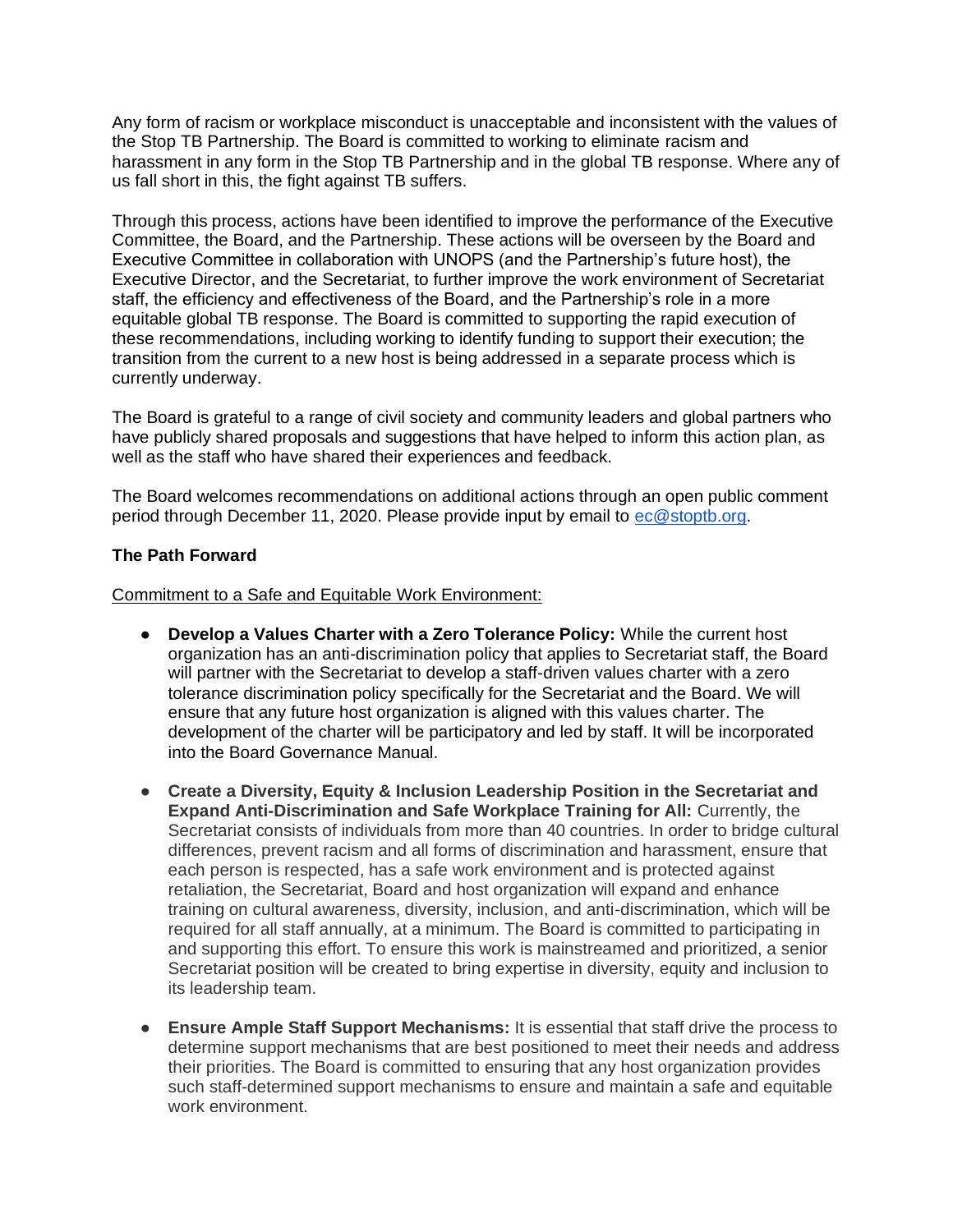- **Create Channels for Staff Representation at and Engagement with the Board:** A representative of the Secretariat, chosen by the staff, will be provided a voice on the Board and Executive Committee, in an ex-officio capacity, to increase transparency of Board decisions and raise awareness, among Board members, of issues that affect the staff. The Board Governance Manuals will be updated to formalize this role.
- **Strengthen Team Cohesion:** Based on feedback from the staff survey, the Board will support the Secretariat to expand team building efforts within and across teams to help create cohesion and understanding of the importance of all members of the team in contributing to the overall objectives of the Secretariat and the Partnership. Leadership roles in these team building efforts should draw from a diverse group of staff members across race, gender, age and other dimensions of diversity.
- **Conduct Regular Staff Surveys:** The Board will request that the current and future host organization conduct annual independent staff surveys tailored to the Secretariat, in order to provide a confidential voice to all staff, monitor progress, and improve performance. The surveys will include both standard baseline questions to reflect trends, as well as any relevant points that may need to be addressed. A review will be undertaken to update key performance indicators of organizational effectiveness, to ensure accountability in areas identified by the staff survey.
- **Increase Transparency and Accountability of Reports of Misconduct Through Regular and Timely Notification to the Board:** UNOPS, as part of its hosting responsibilities, provides a solid framework for reporting and investigating allegations of misconduct. In addition, the Board will request that the host organization provide a report at each Board meeting, notifying the Board of any allegations of misconduct (while protecting those involved), processes triggered, as well as a timeline for investigation and response. The Board will review ethics and compliance matters at each of its meetings, so that it is updated regularly on any new developments and is able to take any necessary actions.
- **Routinely Revise Operating Procedures:** The Board Governance Manual and Standard Operating Procedures (SOPs) will be urgently reviewed to provide guidance on recognizing and reporting misconduct, and to direct individuals to the appropriate resources and channels, including those provided by the host organization. SOPs will be evaluated on an ongoing basis and updated at least annually to ensure that they remain relevant and responsive. This effort will be supported by annual training of all Board members on these issues.
- **Enhance the Performance Evaluation of the Executive Director:** In the first quarter of 2021, the Board will conduct an enhanced and comprehensive evaluation of the Executive Director, over and above the annual review conducted as per the hosting agreement with UNOPS and the Board Governance Manual. The performance evaluation will be a prerequisite for the Board recommendation on contract renewal, and will provide input into the UNOPS performance assessment process. The process related to performance evaluations of the Executive Director will be part of negotiations with the new host, to ensure that the annual reviews are consistent with the principles articulated in Board Decision Point 32-10 (the "Ottawa-Jakarta Principles").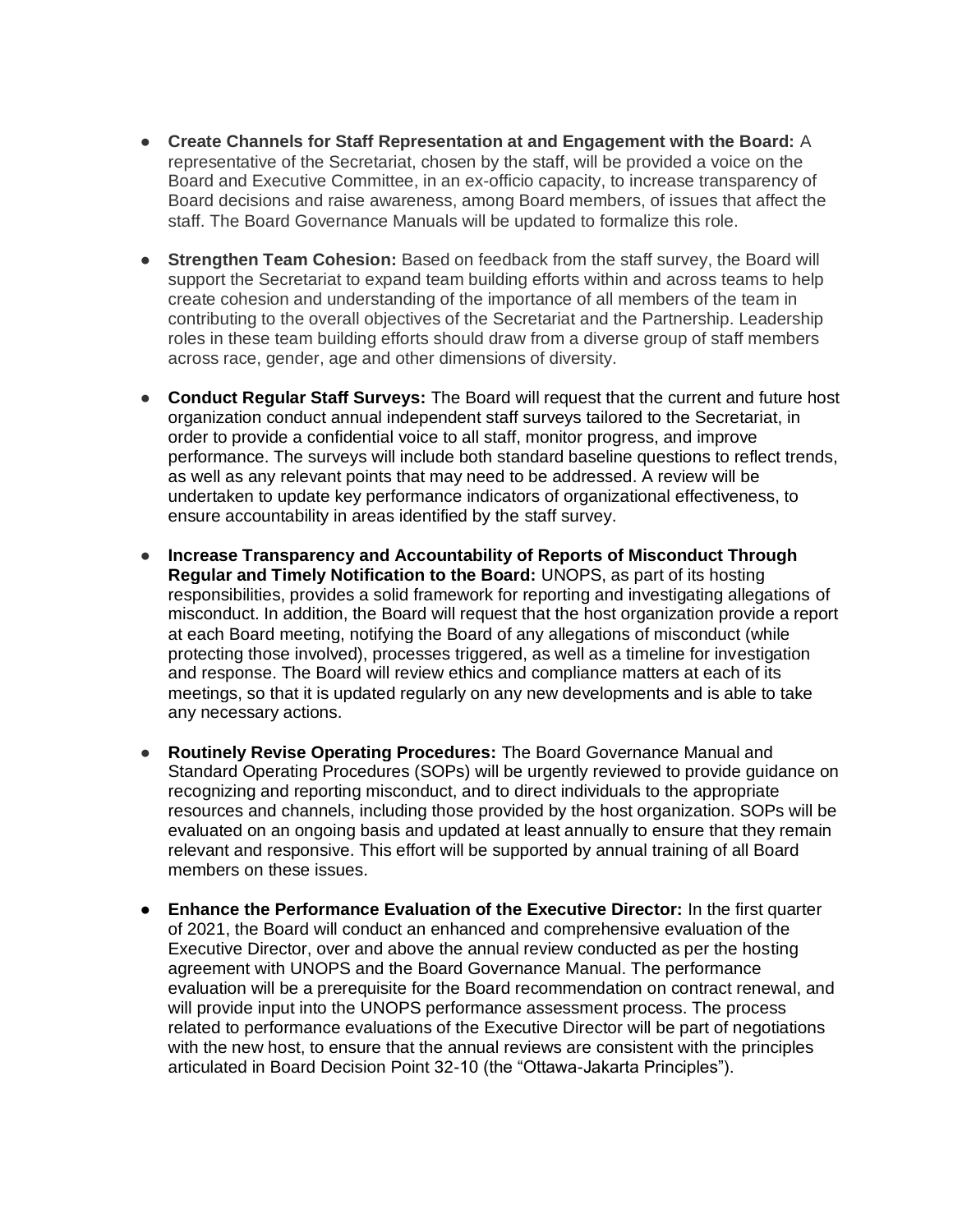## Commitment to an Inclusive and Effective Global TB Response:

- **Review the Board and Executive Committee:** The independent review has outlined the limitations of the Board, given its status as a non-legal entity and its large size. In practice, the Board functions as a high-level advisory committee on strategy, finances, and technical issues to the Secretariat. As such, the current Board and Executive Committee are committed to restructuring to be better fit for that purpose, and will initiate a comprehensive review to improve Board capacity to fulfill its duties, with a focus on representation from high-burden TB countries and affected communities. In order to quickly identify and address any future emerging issues, the Executive Committee and Board will also acquire additional administrative and managerial support.
- **Expand Anti-discrimination Efforts in the TB Response:** The Stop TB Partnership is a leader in addressing stigma, discrimination, and gender issues through its TB programming in high-burden TB countries around the world. The Board will steer the strategic vision of the Partnership to expand, monitor, and prioritize funding for this work and to include an emphasis on social justice to promote equity and equality, as appropriate to each country's context. Grassroots input will be critical to inform and guide this work.
- **Promote Leadership Roles of Affected Communities and Civil Society:** As a partnership of more than 1,500 organizations representing almost every country in the world, the Board will actively seek to promote affected communities and civil society organizations in leadership positions and decisions. The Partnership will develop a policy that directs its financial and technical resources toward local organizations first and foremost<sup>1</sup>. Only in cases in which there is insufficient capacity, sole source capability, or poor risk assessment/strong evidence of potential risk, will the Partnership's support organizations that are not registered in a high burden TB country.

# **Continuing to Listen**

The Stop TB Partnership is hosted by UNOPS, which provides administrative, human resource and management services, including those related to investigating any allegations of misconduct by personnel. The Board is committed to working transparently and expeditiously with UNOPS to support their investigations of allegations and efforts to ensure a work environment that is safe, equitable and free of discrimination, including racism in any form. UNOPS and the Partnership continue to welcome any information that can help the Partnership live up to its values. We encourage anyone with information to use the following channels:

- Th[e](https://secure.ethicspoint.eu/domain/en/default_reporter.asp) [Speak Up Hotline](https://secure.ethicspoint.eu/domain/en/default_reporter.asp) is UNOPS's confidential mechanism for individuals (UNOPS) personnel and people outside UNOPS) to report misconduct. The hotline is managed by an independent service provider on behalf of UNOPS to protect confidentiality. This service can be reached at [speakup@unops.org](mailto:speakup@unops.org) or by phone in Switzerland at +41 800-562907. It can be accessed worldwide and free of charge.
- The Internal Audit and Investigations Group receives allegations of fraud and financial irregularities, forgery, theft, misuse of resources, conflicts of interest, assault including sexual assault, sexual exploitation and abuse, and violations of local laws. Contact: [investigations@unops.org](mailto:investigations@unops.org)

 $1$  Given the specialized and technical nature of its work, Global Drug Facility procurements and operations will maintain current policies and practices and are excluded from this recommendation.